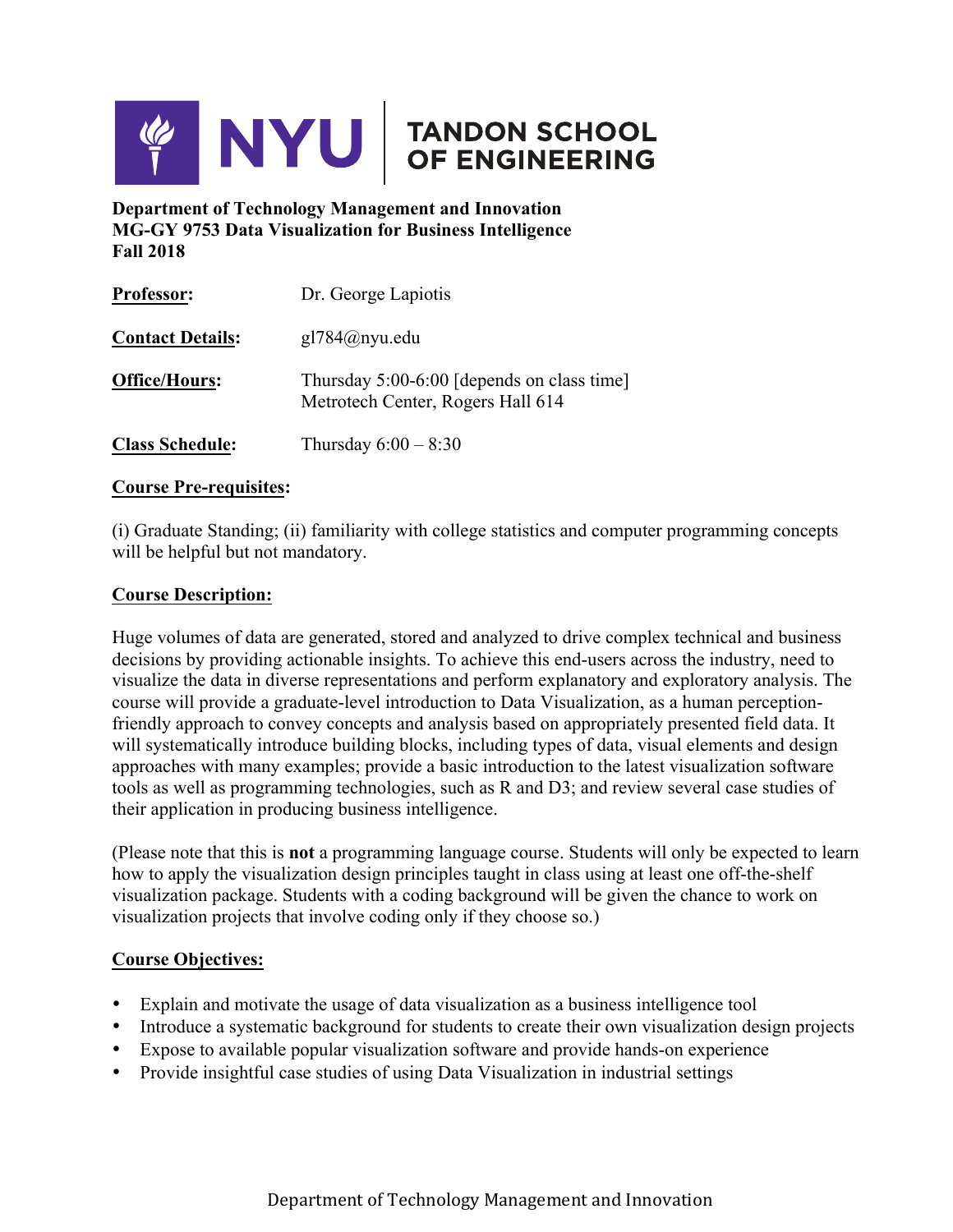# **Course Structure:**

The course will include lectures, in-class supervised group training exercises, case studies, and will promote interaction between students and between students and instructor. Time permitting, a few selected industry guest speakers will be hosted to present industry use cases from their respective field.

# **Readings:**

#### **Required Text:**

• Visualization Analysis & Design, by Tamara Munzner, CRC Press, ISBN: 978-1-4665-0891-0

#### **Optional Reading:**

• Edward R. Tufte, The Visual Display of Quantitative Information, 2<sup>nd</sup> Edition, Graphics Press, ISBN: 978-0961392147

#### **Course Assignments and Grading**:

- Class preparation and participation: 10%
- Assignments 20% (create specific visualizations using courseprovided data)
- Midterm Project (individual) 20% (design/create your individual visualizations with 1-2 page report, using course-provided data)
- Final Project (individual or groups of 3 max) 50% (design/create individual/group visualizations with a 3-5 page report and presentation, using data from specified public sources)

(Visualization assignments and projects can be created using software tools such as Tableau or other)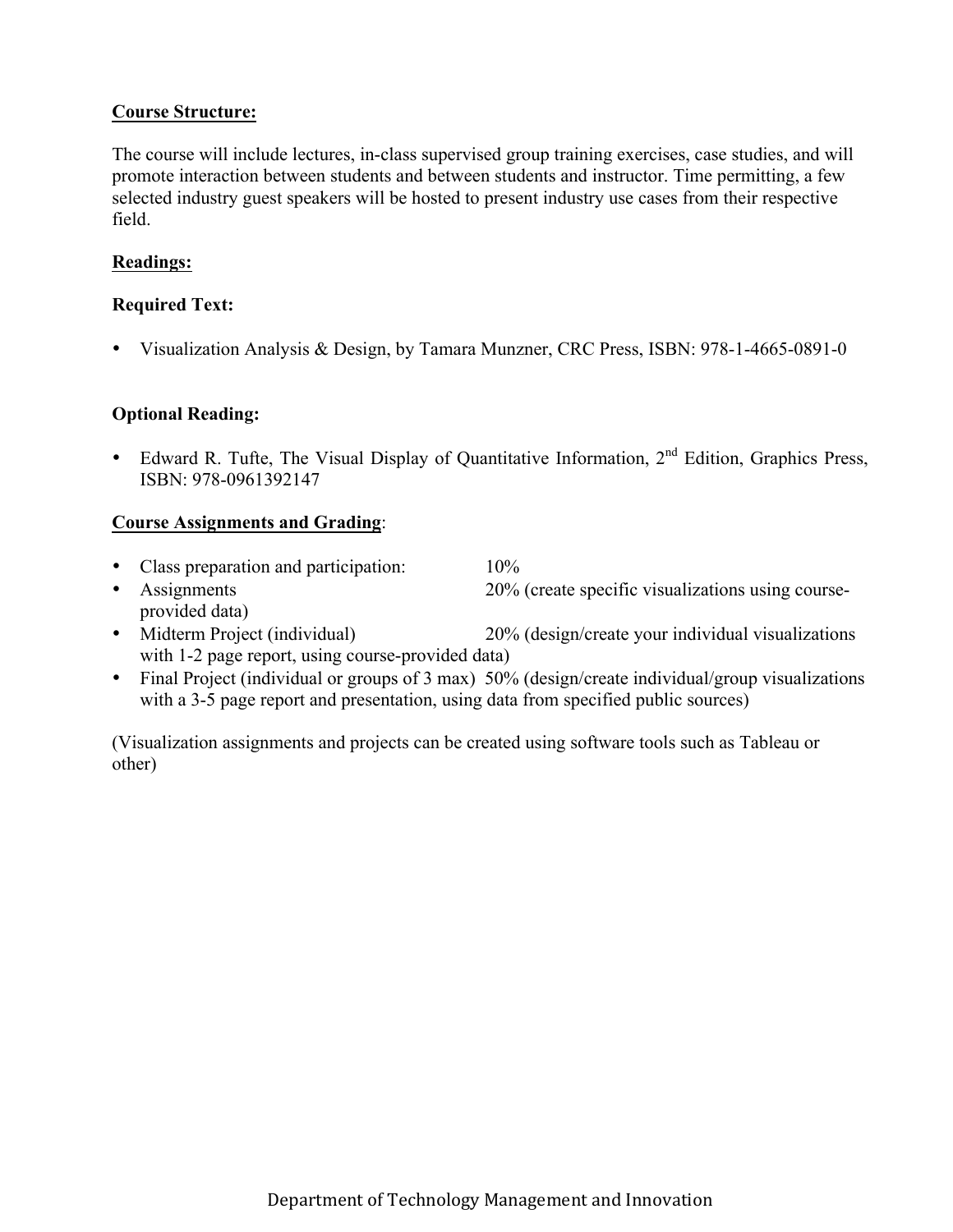| <b>Class Date and Topic</b>                                                     | <b>Readings, Assignments, &amp; Exams</b>                                                                                                                                                                                                                                                                          |
|---------------------------------------------------------------------------------|--------------------------------------------------------------------------------------------------------------------------------------------------------------------------------------------------------------------------------------------------------------------------------------------------------------------|
| [Week 1] Introduction to Visualization -<br><b>Motivation, Examples, Tools</b>  | Munzner, VAD Ch. 1,<br>$\bullet$<br>What's Viz and Why do<br>$it$ ?<br>Tufte, TVDQI, $2nd$ Ed.,<br>Ch. 1, Graphical<br>Excellence<br>Tufte, TVDQI, $2nd$ Ed.,<br>Ch. 2, Graphical<br>Integrity<br><b>Statistics Refresher -</b><br><b>Notes</b>                                                                    |
| [Week 2] Visualization Design I: Data,<br><b>Perception and Visual Elements</b> | Munzner, VAD Ch. 2,<br>Data Abstraction<br>Munzner, VAD Ch. 4,<br>Analysis & Validation<br>Munzner, VAD Ch. 5,<br>Marks & Channels<br>Tufte, TVDQI $2nd$ Ed.,<br>Ch. 6, Data-Ink<br>Maximization and<br><b>Graphical Design</b><br>Tufte, TVDQI $2nd$ Ed.,<br>Ch. 7, Multifunctioning<br><b>Graphical Elements</b> |
| [Week 3] Visualization Design II: Principles<br>and Empirical Rules             | Munzner, VAD Ch. 3,<br>Tasks<br>Munzner, VAD Ch. 6,<br>Rules of Thumb<br>Tufte, TVDQI 2 <sup>nd</sup> Ed.,<br>Ch. 4, Data-Ink and<br>Graphical Redesign<br>Tufte, TVDQI $2nd$ Ed.,<br>Ch. 8, Data Density<br>Tufte, TVDQI 2 <sup>nd</sup> Ed.,<br>Ch. 9, Aesthetics and<br>Technique in Graphical<br>Data Design   |

# **Course Topic Outline**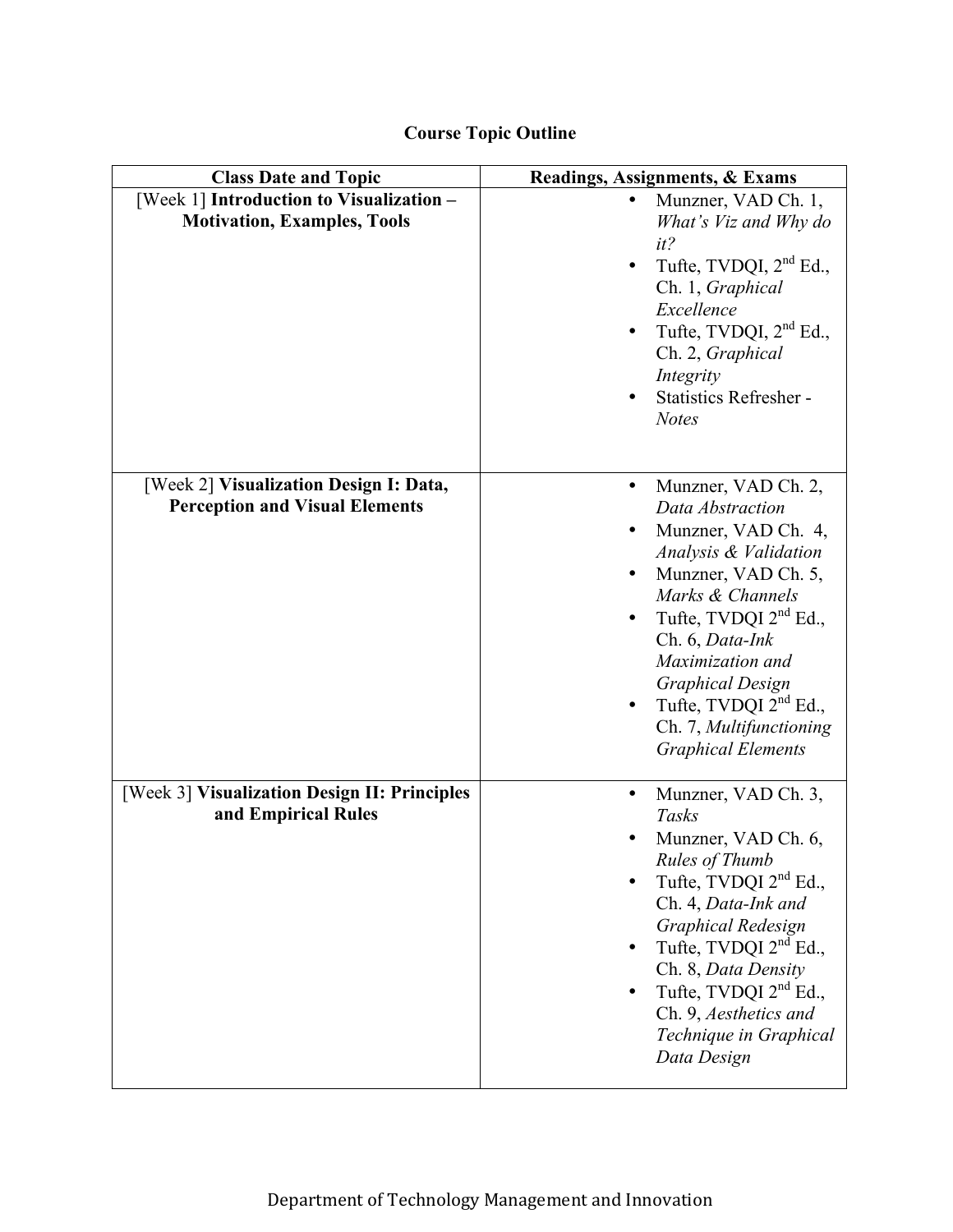| [Week 4] Tools for Data Visualization<br><b>Design and Engineering</b> | Notes from training<br>material from Tableau<br>Microsoft BI, Qlik,<br>TIBCO Spotfire, R,<br>Excel<br>D3: Data-Driven<br>Documents, Michael<br>Bostock, Vadim<br>Ogievetsky and Jeffrey<br>Heer |
|------------------------------------------------------------------------|-------------------------------------------------------------------------------------------------------------------------------------------------------------------------------------------------|
| [Week 5] Visuals for Table Data & High<br><b>Dimensional Data</b>      | Munzner, VAD Ch. 7,<br>$\bullet$<br>Arrange Tables<br>Data Analytics Made<br>Accessible, Ch. 5: Data<br>Visualization<br>Notes on Statistical<br>Correlation                                    |
| [Week 6] Visualizing Spatial, Graphs and<br><b>Text Data</b>           | Munzner, VAD Ch. 8,<br>$\bullet$<br>Spatial Data<br>Munzner, VAD Chap.<br>9, Arrange Networks<br>and Trees                                                                                      |
| [Week 7] Midterm Project Presentations                                 |                                                                                                                                                                                                 |
| [Week 8] Multiple Views & Interactivity                                | Munzner, VAD Ch. 11,<br>٠<br>Manipulate View,<br>Munzner, VAD Chap.<br>12, Facet in Multiple<br><i>Views</i><br>Tufte TVDQI $2nd$ Ed.,<br>Chap. 8, Small<br><i>Multiples</i>                    |
| [Week 9] Visual Data Reduction and<br><b>Embedding</b>                 | Munzner, VAD Ch. 13,<br>$\bullet$<br>Reduce Items &<br><b>Attributes</b><br>Munzner, VAD Ch.14.<br>Embed: Focus+Context                                                                         |
| [Week 10] Color and Time                                               | Munzner, VAD Chap.<br>10, Map Color and<br>other Channels                                                                                                                                       |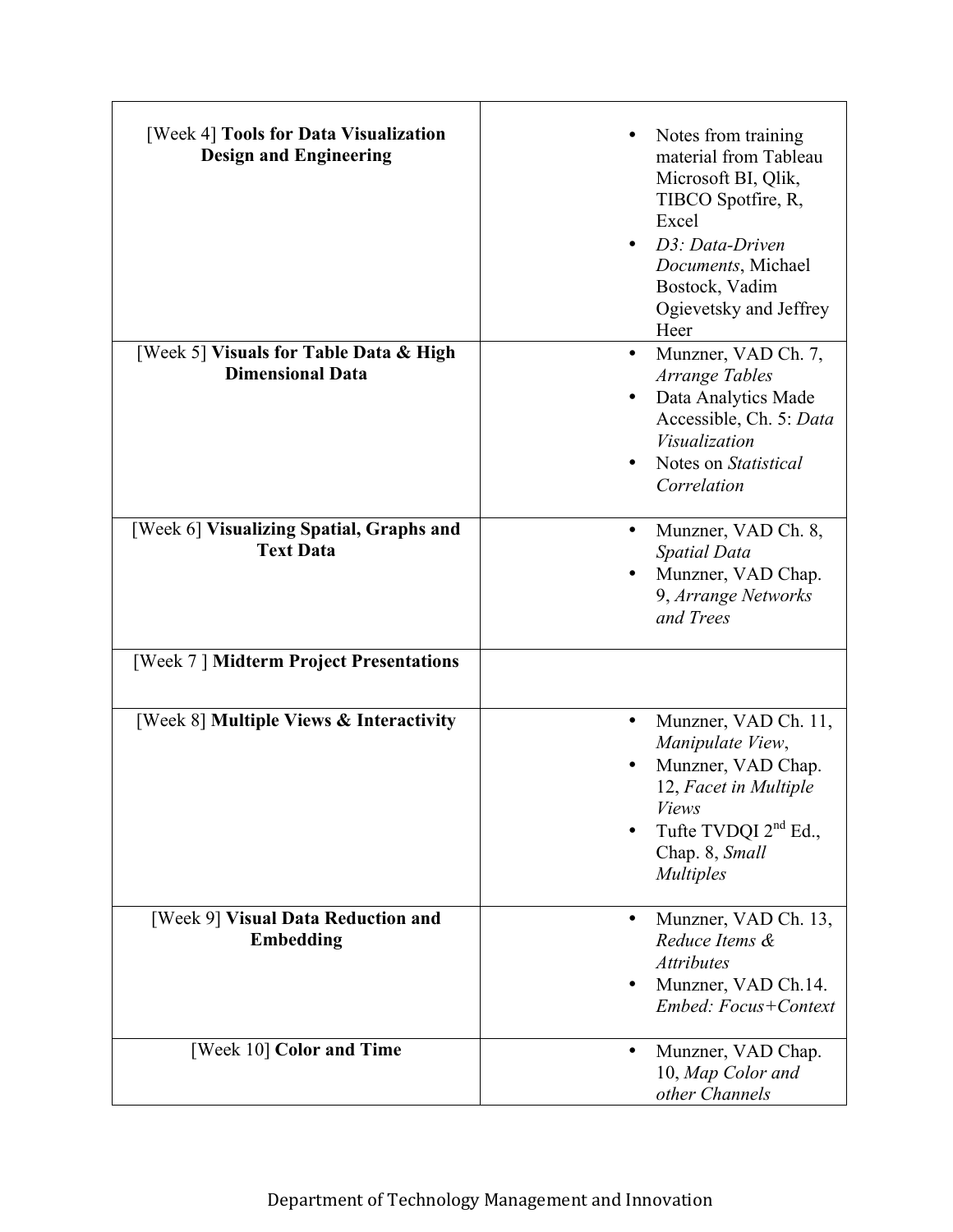|                                                           | Tufte, Envisioning<br>Information, Ch. 5,<br>Color and Information<br>Tufte, Envisioning<br>Information, Ch. 6,<br>Narratives of Space and<br>Time                                            |
|-----------------------------------------------------------|-----------------------------------------------------------------------------------------------------------------------------------------------------------------------------------------------|
| [Week 11] Visualization for Business<br>Intelligence      | Good Charts, Harvard<br>$\bullet$<br><b>Business Review</b><br>Storytelling with Data,<br>by CNK                                                                                              |
| [Week 12] Business Intelligence Case<br><b>Studies I</b>  | Munzner, VAD Chap.<br>15, Analysis Cases<br><b>Studies</b><br><b>Industry Case Study:</b><br>Finance (tentative guest<br>speaker)                                                             |
| [Week 13] Business Intelligence Case<br><b>Studies II</b> | Storytelling with Data,<br>Ch. 9, Case Studies<br><b>Industry Case Study:</b><br>TBD (Telecoms, Digital<br>Advertisement and/or<br>Transportation, based<br>on guest speaker<br>availability) |
| [Date] Final Project Presentations                        |                                                                                                                                                                                               |

# **Academic Integrity:**

All students are responsible for understanding and complying with the NYU Statement on Academic Integrity.

# **Academic Integrity for Students at NYU**

This policy sets forth core principles and standards with respect to academic integrity for students at New York University. Each school at New York University may establish its own detailed supplemental guidelines for academic integrity, consistent with its own culture, and consistent with the University-wide general guidelines described in this document.

At NYU, a commitment to excellence, fairness, honesty, and respect within and outside the classroom is essential to maintaining the integrity of our community. By accepting membership in this community, students take responsibility for demonstrating these values in their own conduct and for recognizing and supporting these values in others. In turn, these values will create a campus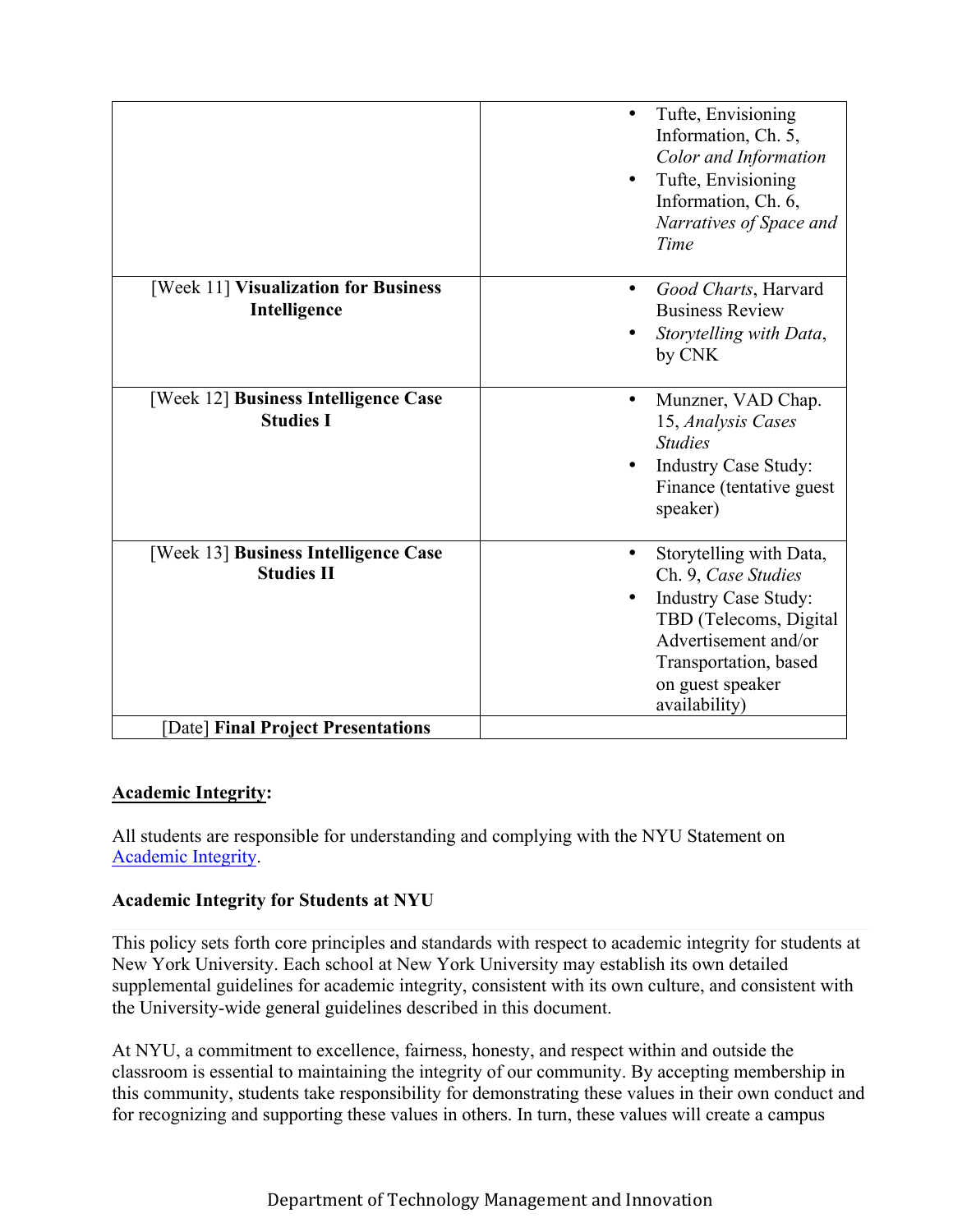climate that encourages the free exchange of ideas, promotes scholarly excellence through active and creative thought, and allows community members to achieve and be recognized for achieving their highest potential.

In pursuing these goals, NYU expects and requires its students to adhere to the highest standards of scholarship, research and academic conduct. Essential to the process of teaching and learning is the periodic assessment of students' academic progress through measures such as papers, examinations, presentations, and other projects. Academic dishonesty compromises the validity of these assessments as well as the relationship of trust within the community. Students who engage in such behavior will be subject to review and the possible imposition of penalties in accordance with the standards, practices, and procedures of NYU and its colleges and schools. Violations may result in failure on a particular assignment, failure in a course, suspension or expulsion from the University, or other penalties.

Faculty are expected to guide students in understanding other people's ideas, in developing and clarifying their own thinking, and in using and conscientiously acknowledging resources - an increasingly complex endeavor given the current environment of widely available and continually emerging electronic resources. In addition, students come to NYU from diverse educational contexts and may have understandings regarding academic expectations that differ from those at NYU. NYU values and respects all academic traditions; however, while at NYU, students are expected to adhere to the norms and standards of academic integrity espoused by the NYU community and will be assessed in accordance with these standards. Students should ask their professors for guidance regarding these standards as well as style guide preferences for citation of sources for assignments in their courses.

Following are examples of behaviors that compromise the academic and intellectual community of NYU. The list is not exhaustive. Students should consult the websites and guidelines of their individual schools for an extended list of examples and for further clarification.

1. Plagiarism: presenting others' work without adequate acknowledgement of its source, as though it were one's own. Plagiarism is a form of fraud. We all stand on the shoulders of others, and we must give credit to the creators of the works that we incorporate into products that we call our own. Some examples of plagiarism:

- a sequence of words incorporated without quotation marks
- an unacknowledged passage paraphrased from another's work
- the use of ideas, sound recordings, computer data or images created by others as though it were one's own

2. Cheating: deceiving a faculty member or other individual who assess student performance into believing that one's mastery of a subject or discipline is greater than it is by a range of dishonest methods, including but not limited to:

- bringing or accessing unauthorized materials during an examination (e.g., notes, books, or other information accessed via cell phones, computers, other technology or any other means)
- providing assistance to acts of academic misconduct/dishonesty (e.g., sharing copies of exams via cell phones, computers, other technology or any other means, allowing others to copy answers on an exam)